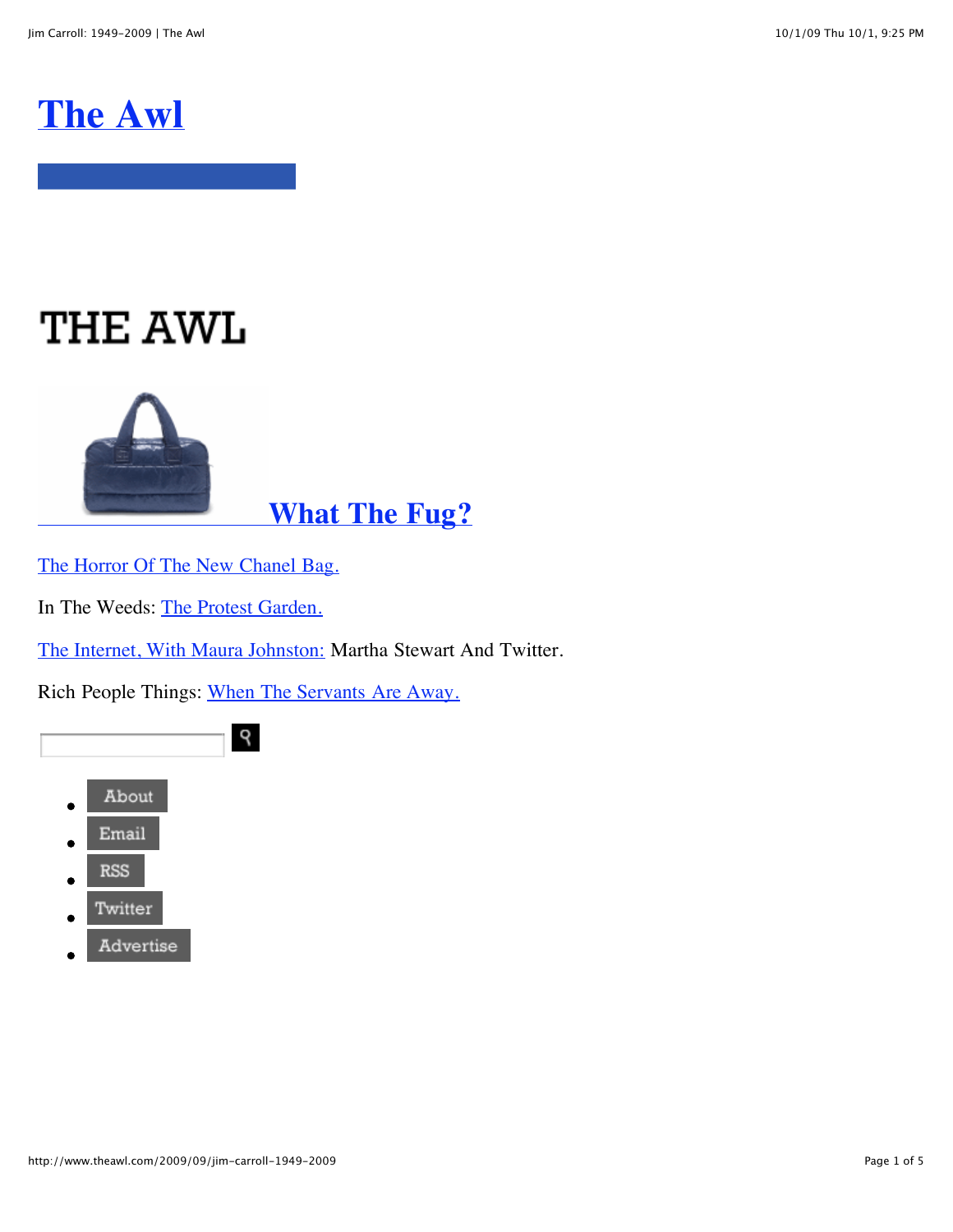

Monday, September 14, 2009 [Jim Carroll: 1949-2009](http://www.theawl.com/2009/09/jim-carroll-1949-2009)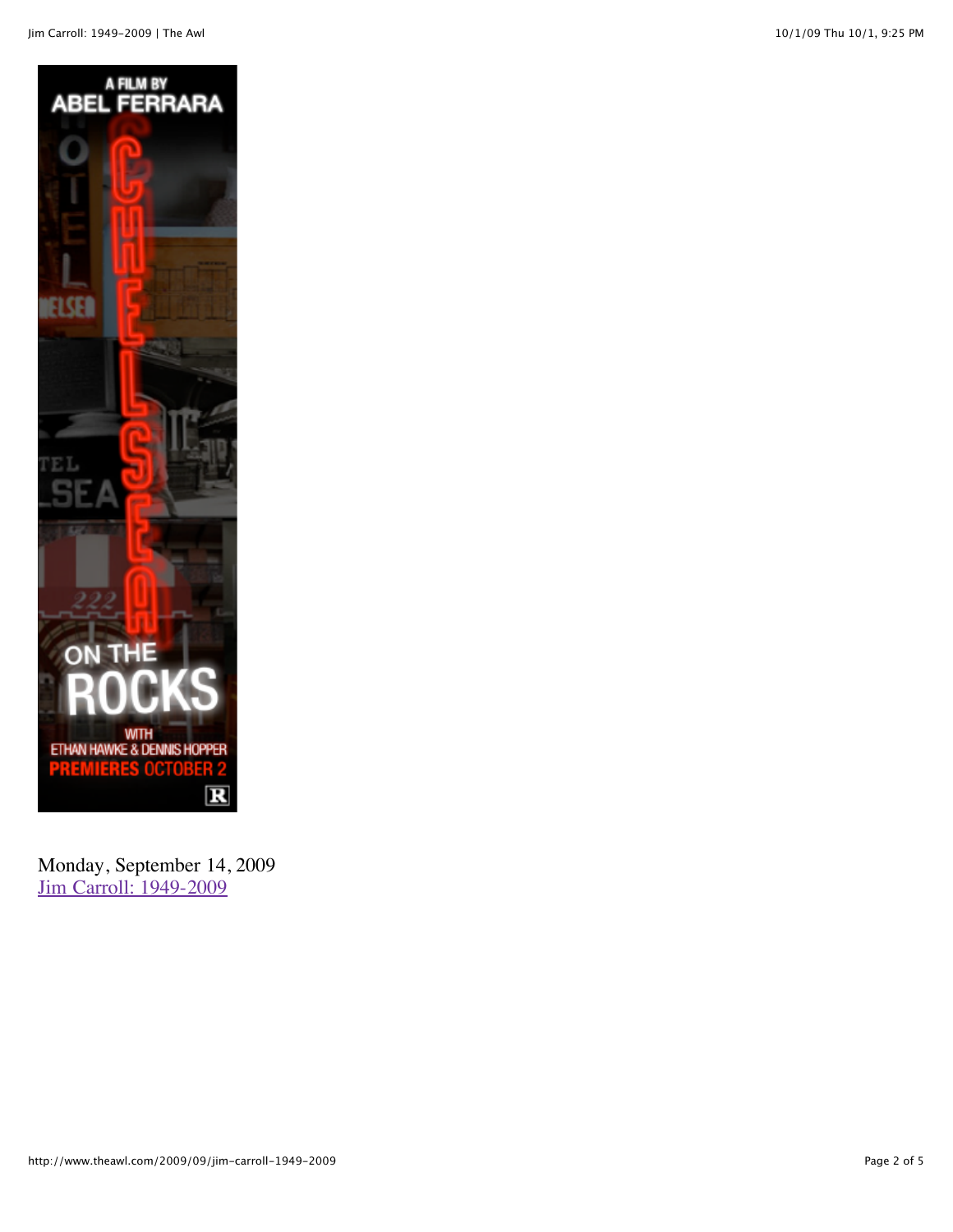He just wanted to be pure, he wrote, at the end of the definitive book about being a teenage drug addict and prostitute. He hung around with Andy Warhol and Patti Smith and Robert Mapplethorpe. He started a band on a whim and got discovered by Keith Richards. Leonardo DiCaprio [played him in a movie](http://www.youtube.com/watch?v=1IAciwWSKbw). On Friday, Jim Carroll **[became a person who died.](http://www.nytimes.com/2009/09/14/books/14carroll.html)** 

[—Dave Bry](http://www.theawl.com/author/dave-bry/)

Published at  $10:05$  am, Monday, Sep 14, 2009

TAGS: **Jim Carroll [Music](http://www.theawl.com/tag/music) [Obits](http://www.theawl.com/tag/obits) [Video](http://www.theawl.com/tag/video)** 

#### **2 Responses**



[#179]

I know I'm getting old when someone like this dies and I think "they just don't make 'em like they used to anymore." I can't imagine that any of the kids today will ever, ever approach the subversive brilliance of Jim Carroll. I know I'm wrong but everything about him, his life, his New York, his work, seems a product of a bygone era.

1 [tweet](http://tweetmeme.com/story/172710678/)

[retweet](http://twitter.com/home/?status=RT+%40awl+Jim+Carroll%3A+1949-2009+%7C+The+Awl+http%3A%2F%2Fbit.ly%2F6XXHF)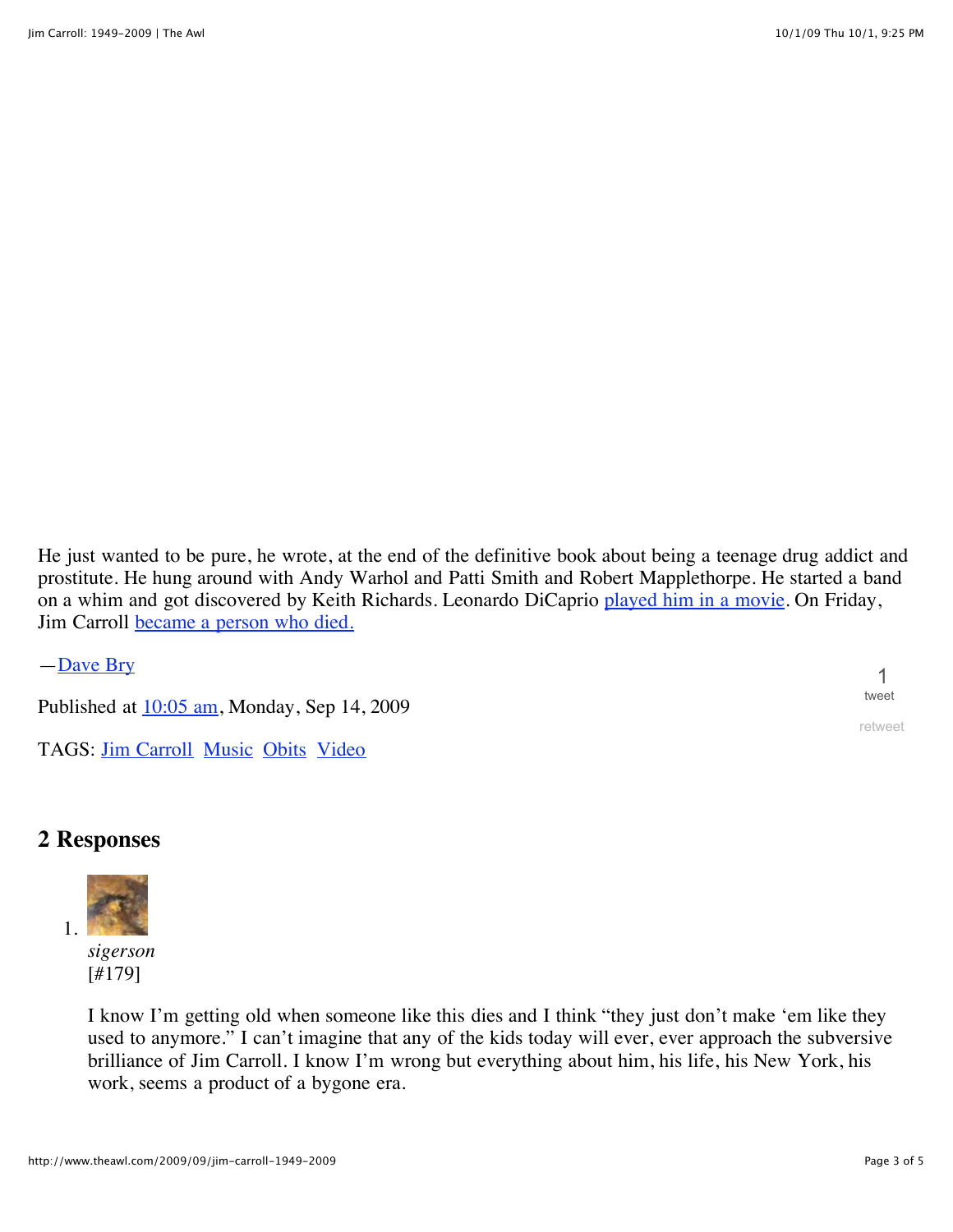[9/14/09](http://www.theawl.com/2009/09/jim-carroll-1949-2009/comment-page-1#comment-22402) [Reply](http://www.theawl.com/2009/09/jim-carroll-1949-2009#register)

 $\mathcal{L}$ 

*keisertroll* [#1117]

"The Basketball Diaries" was one of those books your best friend compelled you to buy and read, which you did for a few pages, and now regret putting down all these years later.

[9/14/09](http://www.theawl.com/2009/09/jim-carroll-1949-2009/comment-page-1#comment-22476) [Reply](http://www.theawl.com/2009/09/jim-carroll-1949-2009#register)

### **Leave a Reply**

| ser:      |  |
|-----------|--|
| Password: |  |

|          | Register Lost password? |
|----------|-------------------------|
|          | $\Box$ Remember me      |
| Log In » |                         |

**Subscribe** 

- 1. [The Footnotes of Mad Men: Suburban Rococo](http://www.theawl.com/2009/09/footnotes-of-mad-men-suburban-rococo)
- 2. [Letters to the Editors of Women's Magazines, with Edith Zimmerman](http://www.theawl.com/2009/10/letters-to-the-editors-of-womens-magazines-with-edith-zimmerman)
- 3. [Rich People Things, with Chris Lehmann: The Horrible Ramadan Servant Exodus](http://www.theawl.com/2009/09/rich-people-things-with-chris-lehmann-the-horrible-ramadan-servant-exodus)
- 4. [For Those Who Have Never Seen This Jay Leno Show](http://www.theawl.com/2009/09/for-those-who-have-never-seen-this-jay-leno-show)
- 5. [Karl Lagerfeld Extrudes Huge Puffy Chanel Bag O' Fug](http://www.theawl.com/2009/09/karl-lagerfeld-extrudes-huge-puffy-chanel-bag-o-fug)
- 1. [Karl Lagerfeld Extrudes Huge Puffy Chanel Bag O' Fug](http://www.theawl.com/2009/09/karl-lagerfeld-extrudes-huge-puffy-chanel-bag-o-fug) (97)
- 2. [Roman Polanski: Yes, Why Do Bad Things Happen to Good People?](http://www.theawl.com/2009/09/roman-polanski-yes-why-do-bad-things-happen-to-good-people) (90)
- 3. [Housekeeping: How To Succeed In Business](http://www.theawl.com/2009/10/housekeeping-how-to-succeed-in-business) (86)